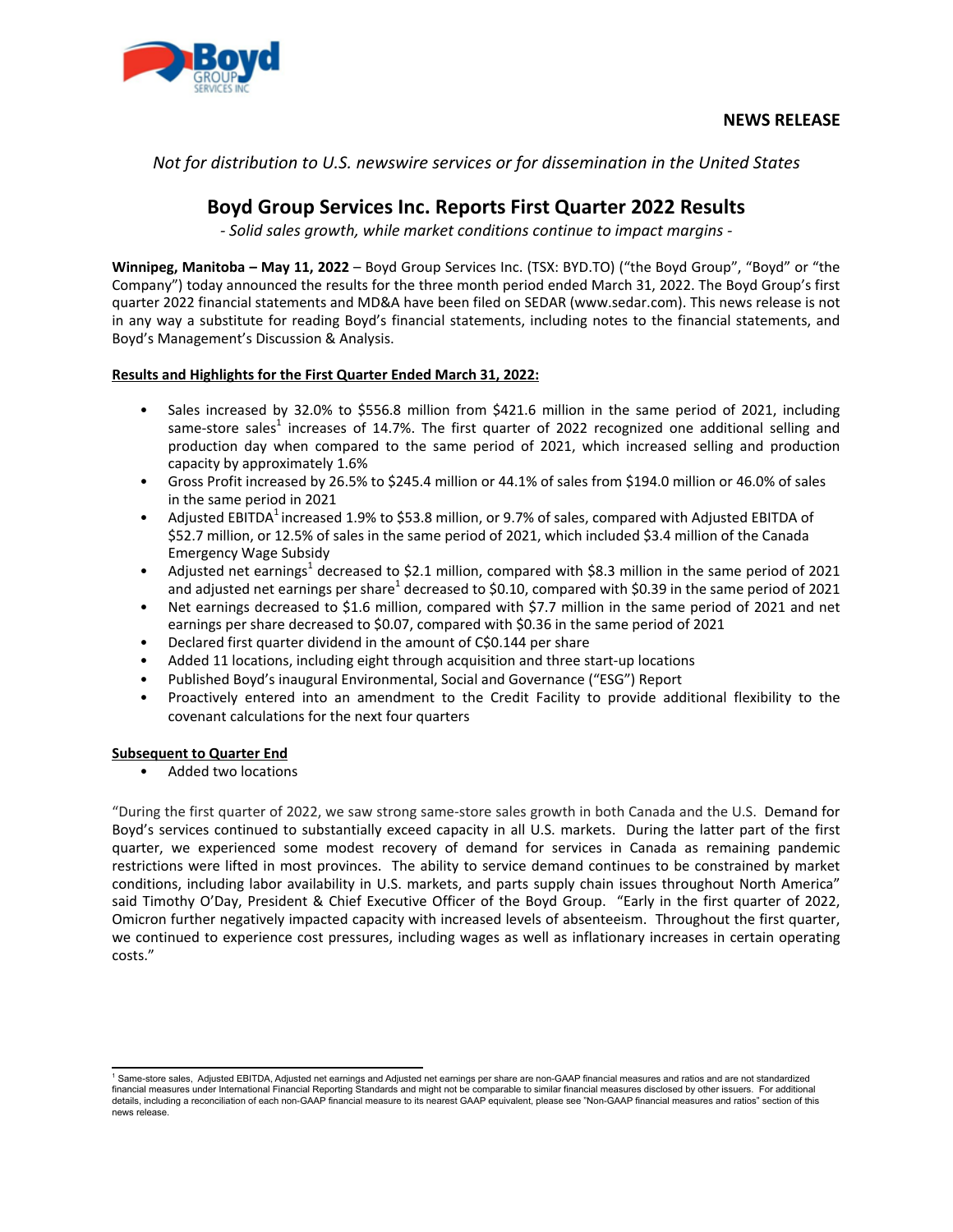

| <b>Results of Operations</b>                                | For the three months ended,<br>March 31, |          |         |
|-------------------------------------------------------------|------------------------------------------|----------|---------|
| (thousands of U.S. dollars, except per share amounts)       | 2022                                     | % change | 2021    |
| Sales - Total                                               | 556,755                                  | 32.0     | 421,643 |
| Same-store sales - Total<br>(excluding foreign exchange)(1) | 480,860                                  | 14.7     | 419,126 |
| Gross margin %                                              | 44.1 %                                   | (4.1)    | 46.0 %  |
| Operating expense %                                         | 34.4 %                                   | 2.7      | 33.5 %  |
| Adjusted EBITDA (1)                                         | 53,762                                   | 1.9      | 52,748  |
| Acquisition and transaction costs                           | 529                                      | (31.1)   | 768     |
| Depreciation and amortization                               | 42,746                                   | 23.1     | 34,736  |
| Fair value adjustments                                      | 146                                      | N/A      |         |
| Finance costs                                               | 8,313                                    | 23.5     | 6,732   |
| Income tax expense                                          | 420                                      | (84.8)   | 2,769   |
| Adjusted net earnings (1)                                   | 2,145                                    | (74.2)   | 8,311   |
| Adjusted net earnings per share $(1)$                       | 0.10                                     | (74.4)   | 0.39    |
| Net earnings                                                | 1,608                                    | (79.2)   | 7,743   |
| Basic earnings per share                                    | 0.07                                     | (80.6)   | 0.36    |
| Diluted earnings per share                                  | 0.07                                     | (80.6)   | 0.36    |

*1. Same-store sales, Adjusted EBITDA, Adjusted net earnings and Adjusted net earnings per share are non-GAAP financial measures. Please*  see"Non-GAAP measures" section of this news release.

## **Outlook**

"Demand for Boyd's services is continuing to substantially exceed capacity, which has resulted in high levels of work-in-process. The ability to service demand continues to be constrained by labor availability in U.S. markets and parts supply chain issues throughout North America, with the accompanying margin pressure continuing into the second quarter of 2022. Thus far in the second quarter of 2022, the Company has experienced an improvement in same-store sales growth relative to the prior quarter", said Mr. O'Day.

"Building on the success we achieved early in 2022, Boyd continues to negotiate an unprecedented number of meaningful pricing increases from clients, which contributed to a modest incremental improvement in gross margin percentage from the fourth quarter of 2021 to the first quarter of 2022, with continuing cost pressure impacting the level of margin improvement we have experienced thus far" added Mr. O'Day. "We are experiencing pricing differences between clients, which is a key area of focus in continuing pricing discussions. Until these differences are addressed, continuing wage pressure has an impact on Boyd's near-term ability to meaningfully improve labor margins. In addition, supply chain disruption has continued to impact the completion of many repairs and has resulted in continued growth of work-in-process. As noted in our fiscal 2021 year-end reporting, it takes time for pricing changes to flow through results. Boyd believes that this disruption is transitory and will normalize as the underlying manufacturing and distribution issues are resolved; however, the Company has not experienced improvement in these conditions thus far during 2022."

"We remain committed to addressing the labor market challenges through initiatives such as the Technician Development Program, including a commitment to more than double the number of trainees in the program to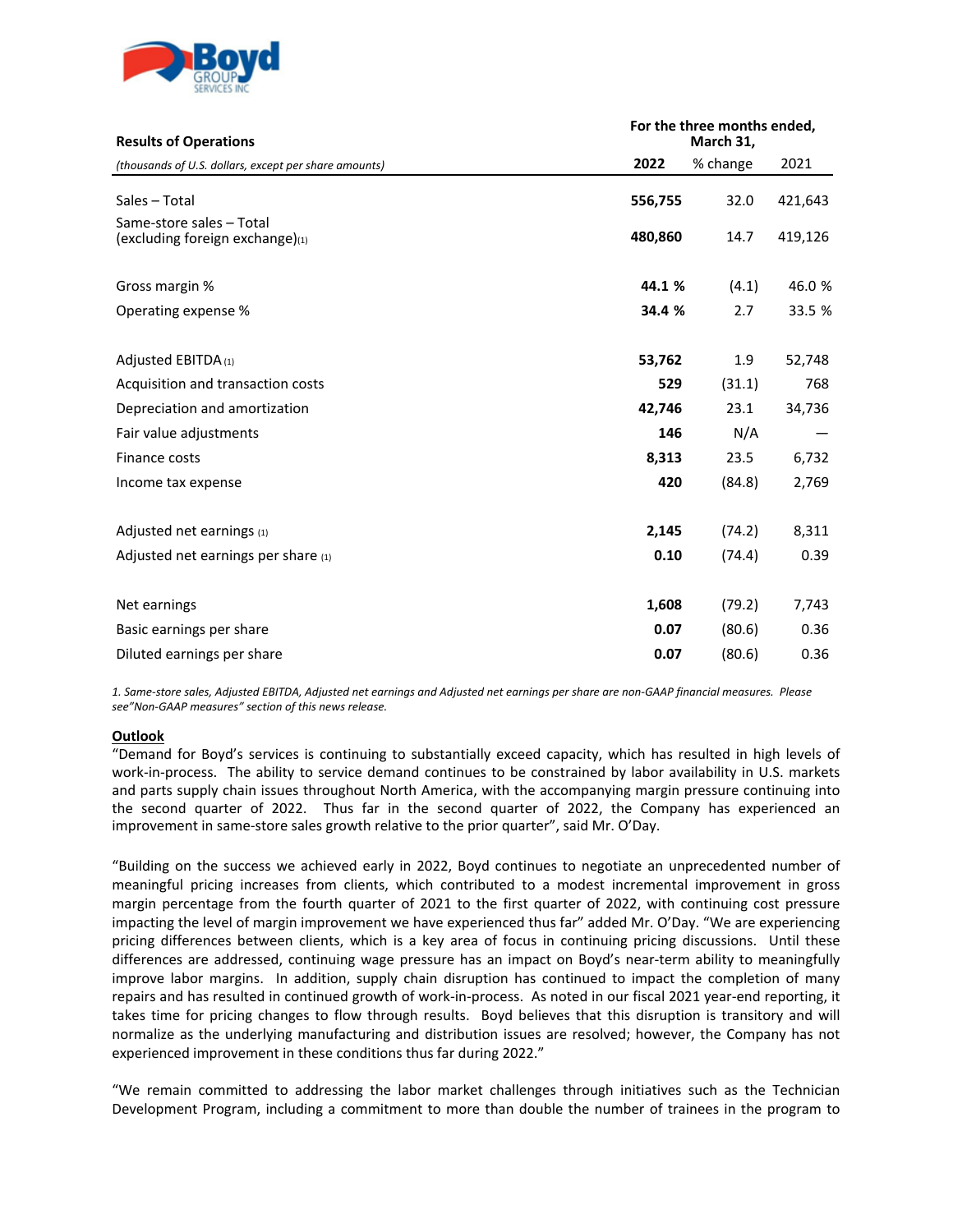

help meet future needs. We continue to increase recruitment support staff to improve lead generation and followup, proactively evaluate compensation levels and make appropriate adjustments to ensure the Company remains competitive in the rapidly changing environment, and drive high levels of execution for on-boarding and orientation programs to increase retention."

"In the short-term, we are primarily focused on addressing the labor shortage for our core business", added Mr. O'Day. "There is an urgent need to raise wage rates in order to attract talent to the industry, and client pricing needs to reflect this market change. Notwithstanding near-term challenges, Boyd remains confident in the business model and the Company's plan to double the size of the business on a constant currency basis from 2021 to 2025 against 2019 sales, with same-store sales being a primary driver of growth in the very near term."

## **2022 First Quarter Conference Call & Webcast**

As previously announced, management will hold a conference call on Wednesday, May 11, 2022, at 10:00 a.m. (ET) to review the Company's 2022 first quarter results. You can join the call by dialing 1-888-254-3590 or 647-794-4605. A live audio webcast of the conference call will be available through www.boydgroup.com. An archived replay of the webcast will be available for 90 days. A taped replay of the conference call will also be available until Wednesday, May 18, 2022, at midnight by calling 1-888-203-1112 or 647-436-0148, reference number 5541451#. 

## **About Boyd Group Services Inc.**

Boyd Group Services Inc. is a Canadian corporation and controls The Boyd Group Inc. and its subsidiaries. Boyd Group Services Inc. shares trade on the Toronto Stock Exchange (TSX) under the symbol BYD.TO. For more information on The Boyd Group Inc. or Boyd Group Services Inc., please visit our website at https:// www.boydgroup.com.

## **About The Boyd Group Inc.**

The Boyd Group Inc. (the "Company") is one of the largest operators of non-franchised collision repair centres in North America in terms of number of locations and sales. The Company operates locations in Canada under the trade names Boyd Autobody & Glass (https://www.boydautobody.com) and Assured Automotive (https:// www.assuredauto.ca) as well as in the U.S. under the trade name Gerber Collision & Glass (https:// www.gerbercollision.com). In addition, the Company is a major retail auto glass operator in the U.S. with operations under the trade names Gerber Collision & Glass, Glass America, Auto Glass Service, Auto Glass Authority and Autoglassonly.com. The Company also operates a third party administrator, Gerber National Claims Services ("GNCS"), that offers glass, emergency roadside and first notice of loss services. For more information on The Boyd Group Inc. or Boyd Group Services Inc., please visit our website at (https://www.boydgroup.com).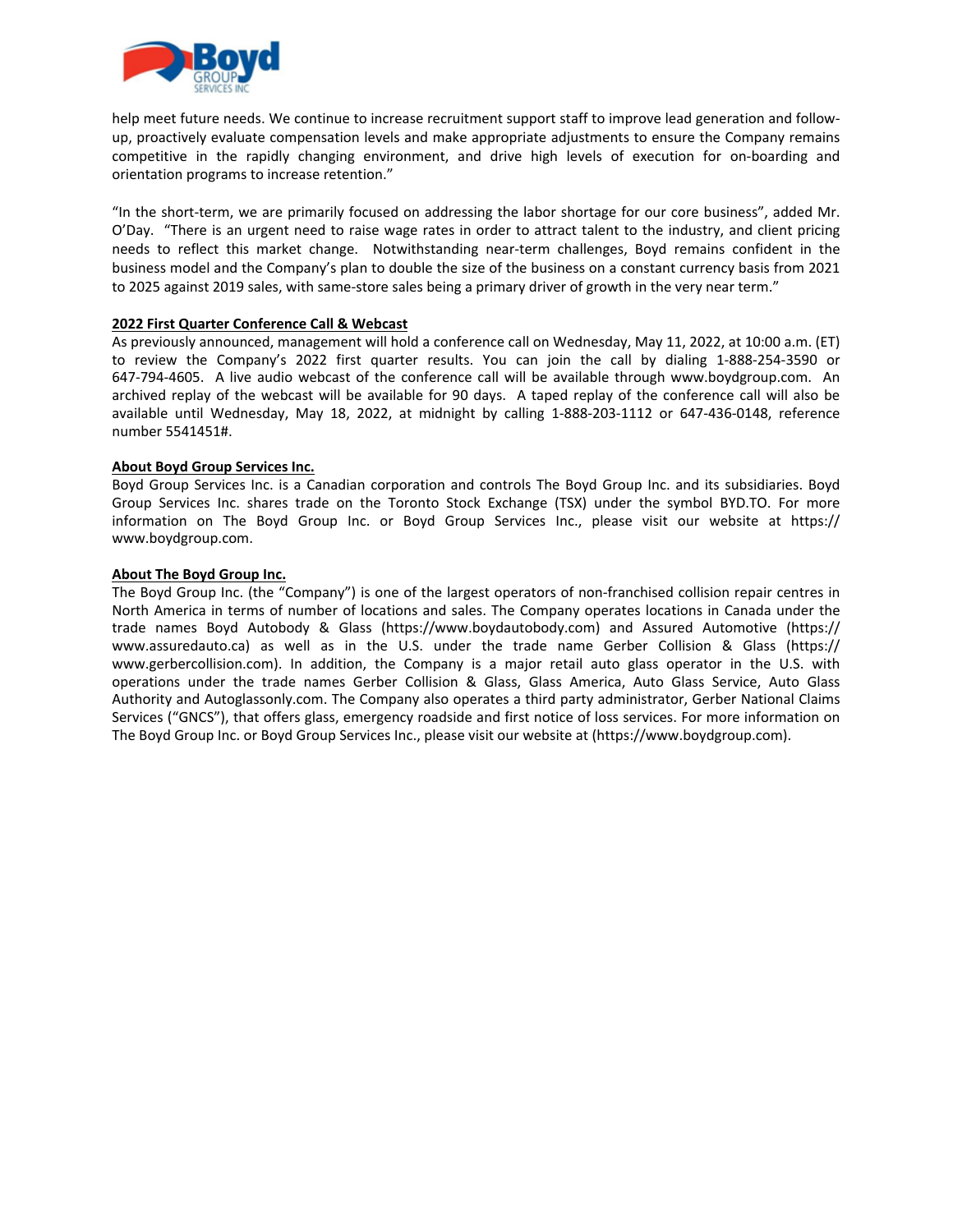

## **Non-GAAP Financial Measures and Ratios**

Same-store sales, Adjusted EBITDA, Adjusted net earnings and Adjusted net earnings per share are non-GAAP financial measures. Boyd's management uses certain non-GAAP financial measures to evaluate the performance of the business and to reward employees. These non-GAAP financial measures are not defined in International Financial Reporting Standards ("IFRS") and should not be considered an alternative to net earnings or sales in measuring the performance of BGSI.

The following is a reconciliation of BGSI's non-GAAP financial measures and ratios:

# **ADJUSTED EBITDA**

Standardized EBITDA and Adjusted EBITDA are measures commonly reported and widely used by investors and lending institutions as an indicator of a company's operating performance and ability to incur and service debt, and as a valuation metric. They are also key measures that management uses to evaluate performance of the business and to reward its employees. While EBITDA is used to assist in evaluating the operating performance and debt servicing ability of BGSI, investors are cautioned that EBITDA and Adjusted EBITDA as reported by BGSI may not be comparable in all instances to EBITDA as reported by other companies.

|                                                  | Three months ended<br>March 31, |             |        |
|--------------------------------------------------|---------------------------------|-------------|--------|
| (thousands of U.S. dollars)                      |                                 | 2022        | 2021   |
| Net earnings                                     | \$                              | $1,608$ \$  | 7,743  |
| Add:                                             |                                 |             |        |
| Finance costs                                    |                                 | 8,313       | 6,732  |
| Income tax expense                               |                                 | 420         | 2,769  |
| Depreciation of property, plant and<br>equipment |                                 | 11,523      | 9,559  |
| Depreciation of right of use assets              |                                 | 24,143      | 20,112 |
| Amortization of intangible assets                |                                 | 7,080       | 5,065  |
| <b>Standardized EBITDA</b>                       | \$                              | 53,087 \$   | 51,980 |
| Add:                                             |                                 |             |        |
| Fair value adjustments                           |                                 | 146         |        |
| Acquisition and transaction costs                |                                 | 529         | 768    |
| <b>Adjusted EBITDA</b>                           | \$                              | $53,762$ \$ | 52,748 |

## **ADJUSTED NET EARNINGS**

BGSI believes that certain users of financial statements are interested in understanding net earnings excluding certain fair value adjustments and other items of an unusual or infrequent nature that do not reflect normal or ongoing operations of the Company. This can assist these users in comparing current results to historical results that did not include such items.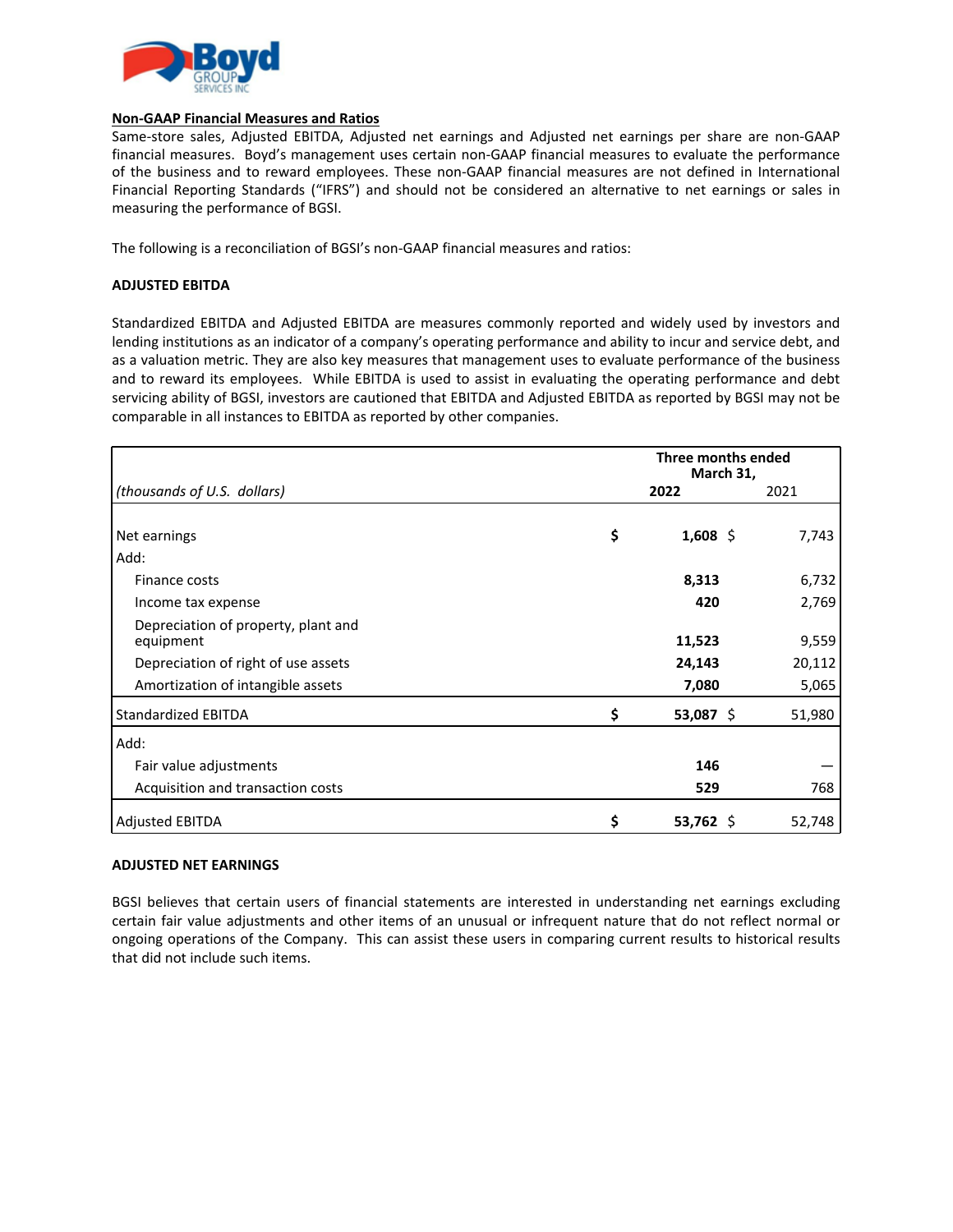

| (thousands of U.S. dollars, except share and per<br>share amounts)                     | Three months ended<br>March 31, |  |            |
|----------------------------------------------------------------------------------------|---------------------------------|--|------------|
|                                                                                        | 2022                            |  | 2021       |
| Net earnings<br>Add:                                                                   | \$<br>1,608 \$                  |  | 7,743      |
| Fair value adjustments (non-taxable)<br>Acquisition and transaction costs (net of tax) | 146<br>391                      |  | 568        |
| Adjusted net earnings                                                                  | \$<br>$2,145$ \$                |  | 8,311      |
| Weighted average number of shares                                                      | 21,472,194                      |  | 21,472,194 |
| Adjusted net earnings per share                                                        | \$<br>0.10 S                    |  | 0.39       |

# **SAME-STORE SALES**

Same-store sales is a non-GAAP measure that includes only those locations in operation for the full comparative period. Same-store sales is presented excluding the impact of foreign exchange fluctuation on the current period.

|                                                                    |    | Three months ended<br>March 31, |          |
|--------------------------------------------------------------------|----|---------------------------------|----------|
| (thousands of U.S. dollars)                                        |    | 2022                            | 2021     |
| <b>Sales</b><br>Less:                                              | \$ | $556,755$ \$                    | 421,643  |
| Sales from locations not in the comparative<br>period              |    | (75, 807)                       | (1, 234) |
| Sales from under-performing facilities closed<br>during the period |    |                                 | (1, 283) |
| Foreign exchange                                                   |    | (88)                            |          |
| Same-store sales (excluding foreign exchange)                      | Ś  | 480,860 \$                      | 419,126  |